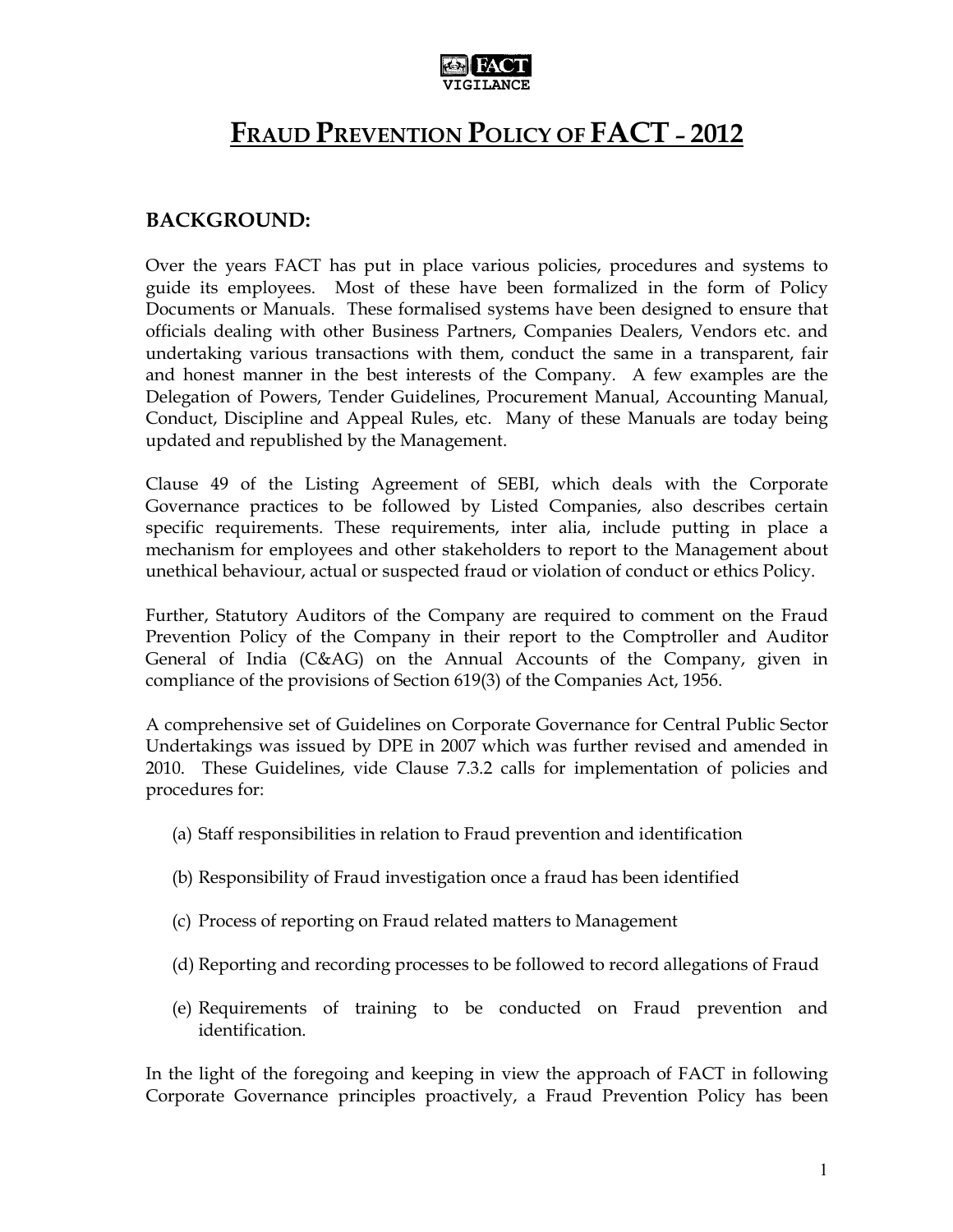

formulated. The detailed Policy is reproduced below for approval by the Board of Directors of FACT.

# FRAUD PREVENTION POLICY OF FACT – 2012

## POLICY OBJECTIVES :

The 'Fraud Prevention Policy of FACT – 2012' has been framed to provide a system for detection and prevention of Fraud, reporting of any Fraud that is detected or suspected and effective dealing of matters pertaining to Fraud. The Policy will ensure and provide for the following:

- i. To ensure that all levels of the Management are aware of its responsibilities for detection and prevention of Fraud and for establishing procedures for preventing Fraud and/or detecting Fraud when it occurs.
- ii. To provide a clear guidance to employees and all outside agencies  $\&$ individuals dealing with FACT, forbidding them from involvement in any fraudulent activity and the action to be taken by them where they suspect any fraudulent activity.
- iii. To conduct investigations into fraudulent activities.
- iv. To provide assurances to all stakeholders (Employees, Customers, Vendors, Contractors, Dealers, GOI and the General Public) that any and all suspected fraudulent activity will be fully investigated and followed through to a logical conclusion.

### SCOPE OF THE POLICY :

This policy applies to any Fraud, or suspected Fraud, involving employees of FACT (all full time, part time or employees appointed on adhoc/temporary/casual/contract basis, probationers and trainees) as well as Dealers, Vendors, Suppliers, Contractors, Consultants, Service Providers or any outside agency(ies) doing any type of business with FACT and their representatives; and any agency or individual not doing any business with FACT, but their acts causing monetary loss or adversely affects FACT business, damage of any sort or loss of reputation and good name of FACT.

### DEFINITION OF FRAUD :

'Fraud' is not defined in the Indian Penal Code, but Section 17 of the Indian Contract Act defines 'Fraud' as an act committed by a person or party or by his agent with intent to deceive another party including suggestion of something (which is not true) as a fact, concealment of a fact, promising something without any intention of performing it and any act of commission or omission, for purpose of personal benefit or benefit of any other interested party. For the purpose of this following, we will define 'Fraud' as a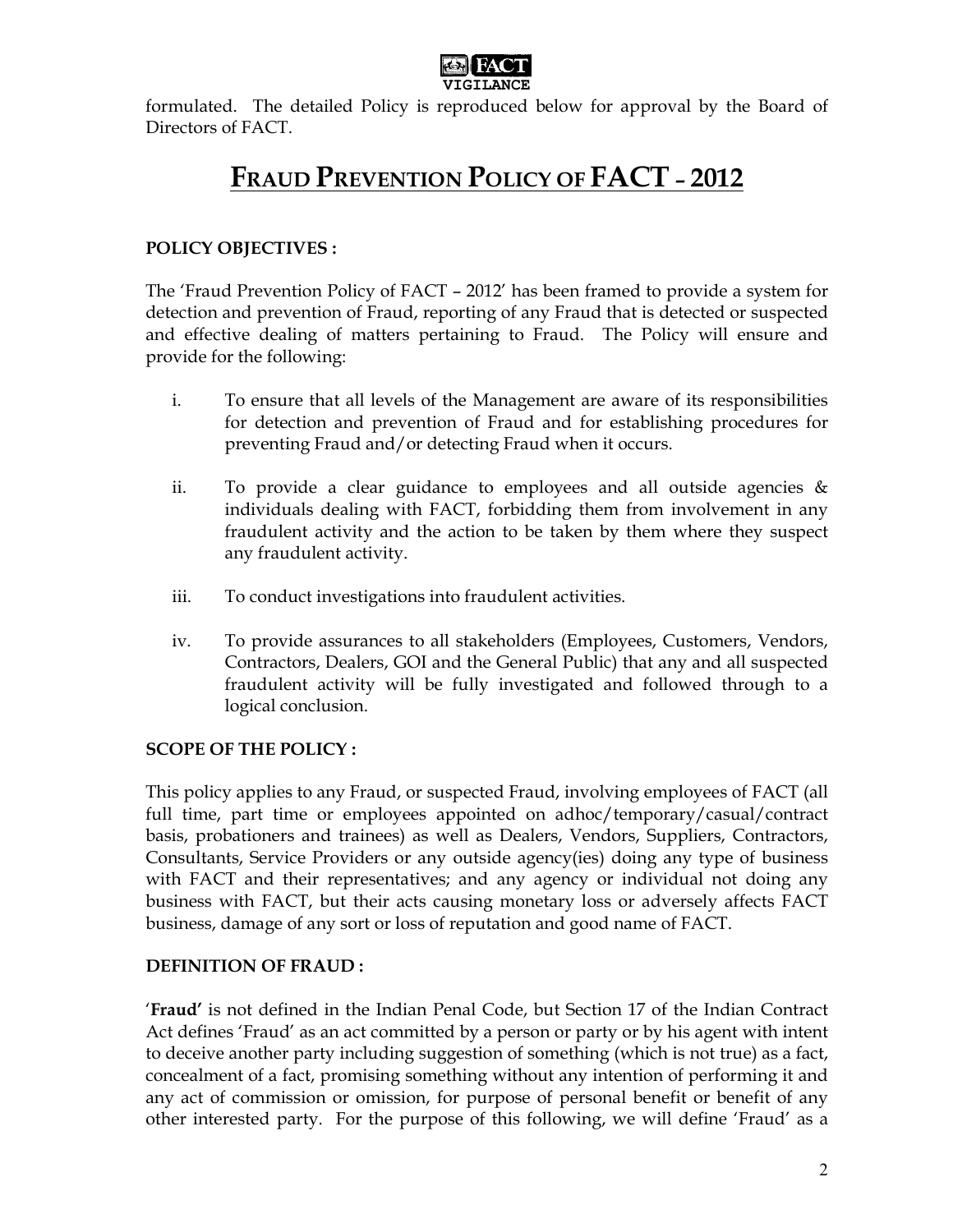

willful act or omission, intentionally committed by a person (including any legal entity) either acting individually or in group(s) – by deception, connivance, coercion, suppression, cheating or any other fraudulent or illegal means, thereby, causing wrongful gain(s) to self or any other entity(ies) and/or wrongful loss to FACT or to other (s). This also includes abetment of any act mentioned above. Other such acts are undertaken with a view to deceive/mislead other FACT employees, leading them to do or prohibiting them from doing a bonafide act or take bonafide decision, which would affect the interests of the Company in any manner.

### ACTIONS CONSTITUTING FRAUD :

While fraudulent activity could have a very wide range of coverage, following are some of the act(s) which constitute Fraud.

The list given below is only illustrative and not exhaustive:

- i. Forgery or alteration of any document or account.
- ii. Forgery or alteration of Cheque, Bank Draft or any other financial instrument.
- iii. Misappropriation or embezzlement of funds, securities, products or materials of FACT, supplies or other assets by any means etc.
- iv. Falsifying records, removing the documents from files and/or replacing it by a fraudulent note etc.
- v. Making available Company documents/files/papers/email/communiqués for other parties outside FACT, to be used for their gain and/or against the interests of FACT.
- vi. Willful suppression, alteration or manipulation of facts or deception in matters of appointment, placements, submission of Reports, Tender Committee recommendations, sales records etc. including giving of incomplete or inaccurate Reports with intention to cause harm to the Company's interests.
- vii. Utilizing Company funds or assets for personal purposes.
- viii. Authorizing for payment to vendors or receiving payments from dealers for specified goods not supplied or services not rendered or for inferior goods and services which are not as per the specified quality or quantity.
- ix. Destruction, disposition, relocation, damage or removal of records, equipment, buildings, machinery or any other assets of the Company with an ulterior motive to manipulate and misrepresent the facts as a result of which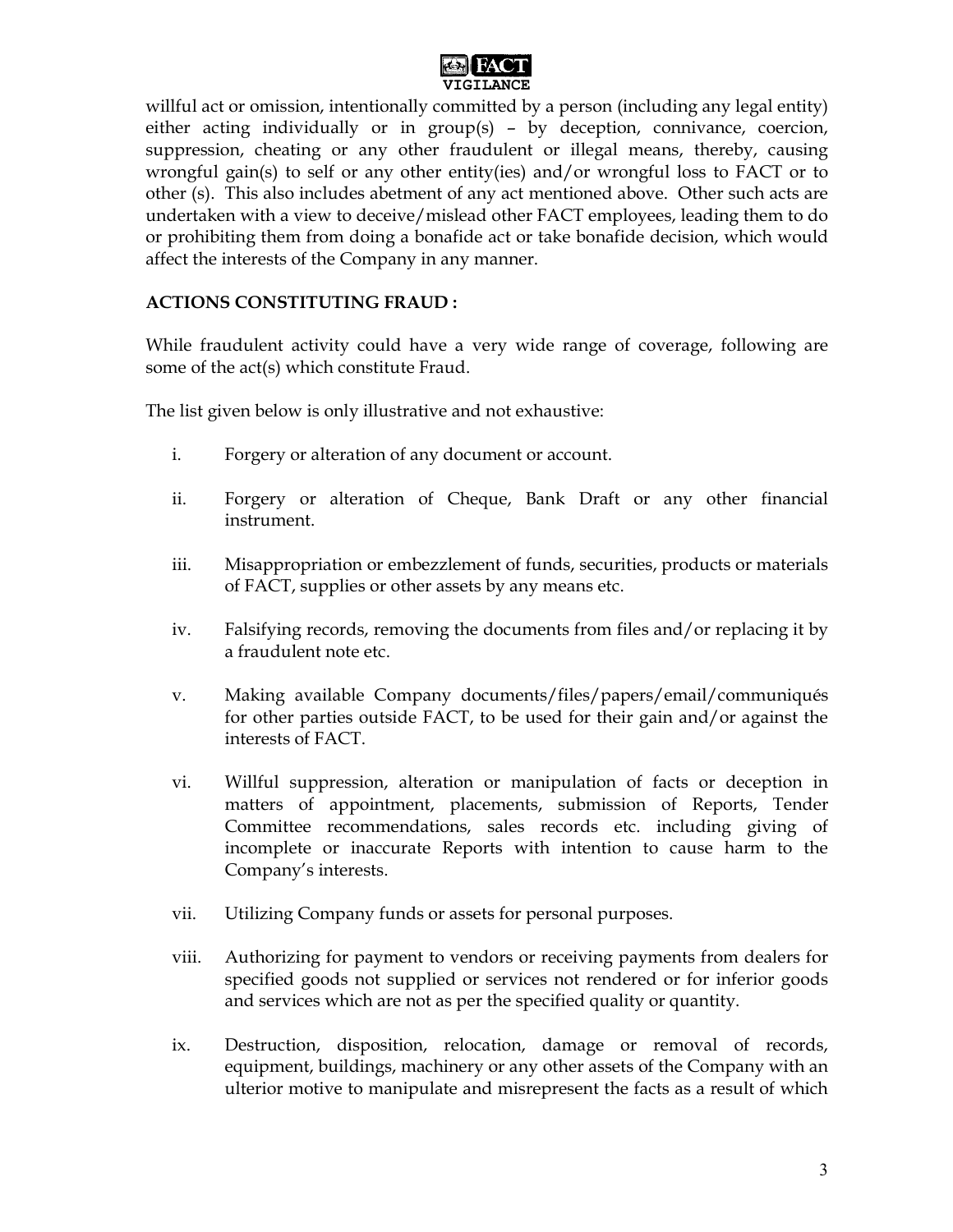

objective assessment/decision is hampered or company's interests are adversely affected.

- x. Manipulating making wrong or delayed entries causing damage, delaying or unauthorized interfering with Electronic records, or electronic data processing system in any way with malafide intent. This includes the SAP, the e-payment systems, the e-tendering, e-auction, the company websites or networks or Computers and emails.
- xi. Irregularity, delay or omission in recording and reporting financial transactions.
- xii. Irregularities or deliberate inaccuracies in any kind of report, which may lead to distortion of facts and adversely affect the process of decision-making.
- xiii. Conniving or colluding with outside elements including dealers, vendors, or any others to adversely affect tendering or purchase or operational processes so as to cause loss of income or reduction in earnings of FACT through cartel formations or deliberate under/over quoting of rates as applicable.
- xiv. Willfully causing loss of revenue or reputation of the Company in any manner, with or without getting any personal benefit in the process.
- xv. Conniving or colluding with external agencies including dealers, transporters, contractors or vendors in diverting/resale/sale at premium of FACT products in the market, thereby causing hardship to our customers and loss of good name for FACT.
- xvi. Any other act that falls under the gamut of anti-organizational fraud or corruption related activity and considered by the Management to be adverse to the interests of the Company.

#### REPORTING AND RECORDING PROCESSES

i. Any employee (full time, part time or employees appointed on casual/adhoc/temporary/contract basis, probationers and trainees), dealers, vendors, suppliers, contractors, consultants, service providers or any other agency(ies) and their representatives doing any type of business with FACT, as soon as he/she comes to know of any fraud or suspected fraud or any other fraudulent activity must report such incident(s). Such reporting shall be made to the designated Nodal Officer(s). The Management shall appoint a Nodal Officer for each Division/dept., if, however, there is shortage of time such report should be made to the immediate Controlling Officer/Vigilance Dept., whose duty shall be to ensure that input received is immediately communicated to the Nodal Officer. The reporting of the fraud normally should be in writing. In case the reporter is not willing to furnish a written statement of fraud but is in a position to give sequential and specific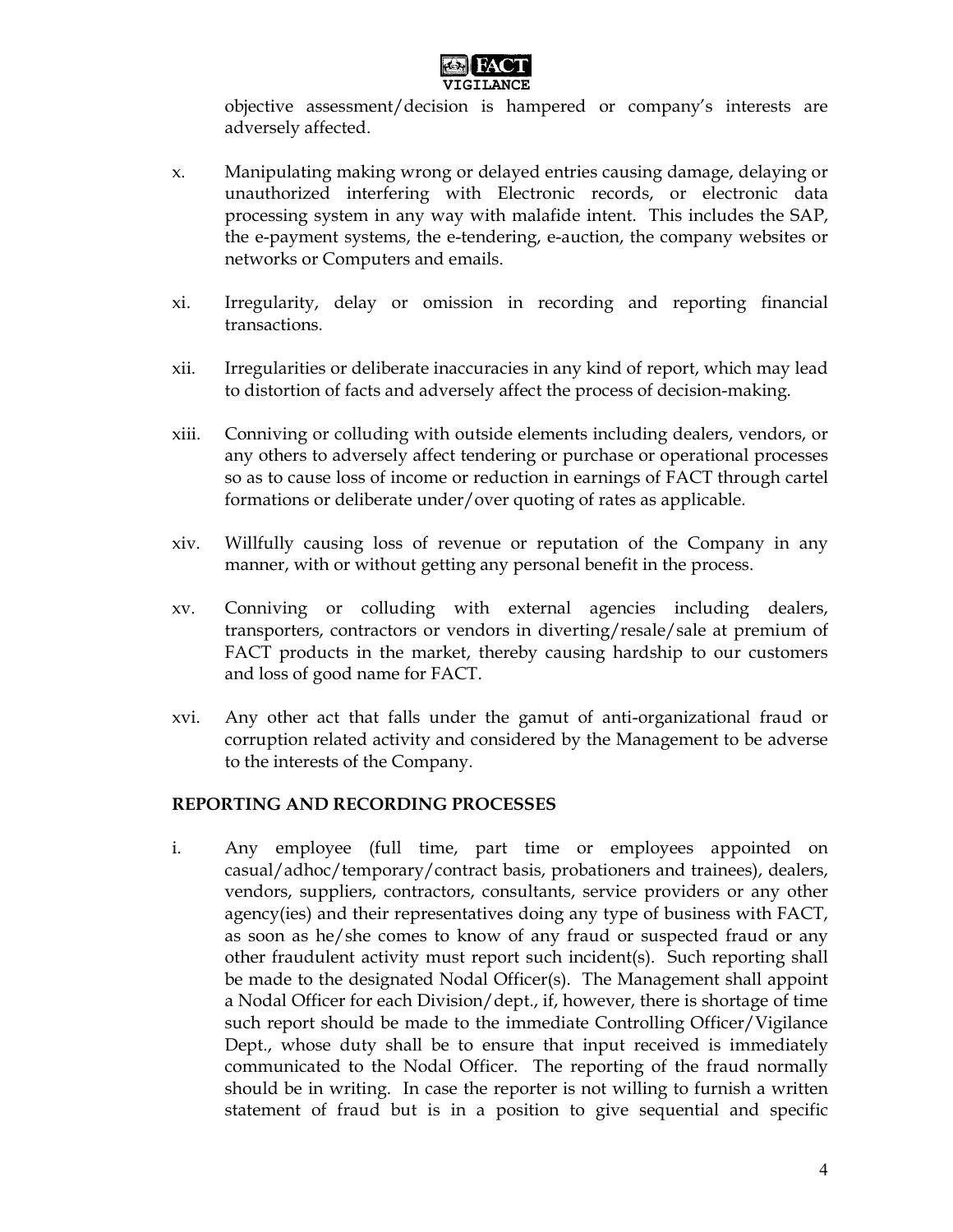

transaction of fraud/suspected fraud, then the Officer receiving the information/Nodal Officer should record such details in writing as narrated by the reporter and also maintain the details about the identity of the official/employee/ other person reporting such incident. Reports can be made in confidence and the person to whom the fraud or suspected fraud has been reported must maintain the confidentiality with respect to the reporter and such matter should, under no circumstances, be discussed with any unauthorized person.

- ii. All reports of fraud or suspected fraud shall be handled with utmost speed and shall be coordinated by Nodal Officer(s) to be nominated.
- iii. The Vigilance Department should get regular updates from the Nodal Officer.
- iv. Officer receiving input about any suspected fraud, Nodal Officer(s) shall ensure that all relevant records documents and any other evidence is immediately taken into custody and protected from being tampered with, destroyed or removed by suspected perpetrators of fraud or by any other official under his influence.

### INVESTIGATION PROCEDURE :

- i. The 'Nodal Officer' shall, refer the details of the Fraud/suspected fraud to the Vigilance Department of FACT, for further appropriate investigation and needful action.
- ii. This input would be in addition to the intelligence, information and investigation of cases of fraud being investigated by the Vigilance Department of their own, as part of their day to day functioning.
- iii. After completion of the investigation, due & appropriate action (which could include administrative action, disciplinary action, civil or criminal action or closure of the matter if it is proved that fraud is not committed etc. depending upon the outcome of the investigation) shall be undertaken by the competent authority.
- iv. Vigilance Department shall appraise the Nodal Officer of the outcome of the investigation undertaken by them. There shall be constant coordination maintained between the two. The Vigilance Enquiry Reports will however, be routed through the normal channels.

#### RESPONSIBILITY FOR FRAUD PREVENTION:

i. Every employee (full time, part time, adhoc, temporary, contract, casual, probationers and trainees), (representatives of) vendors, suppliers,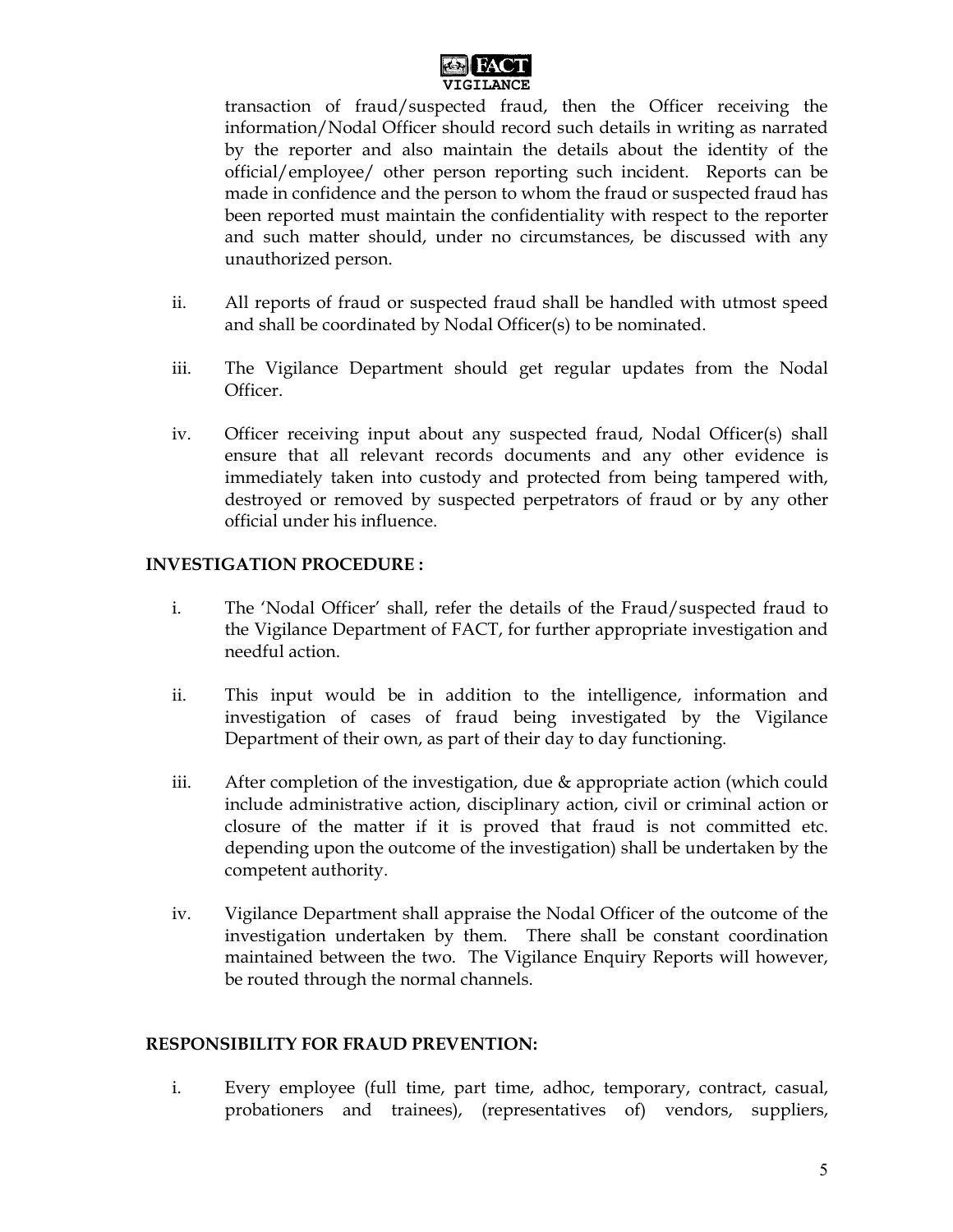

contractors, dealers, consultants, service providers or any other agency(ies) doing any type of business with FACT is expected and shall be responsible to ensure that there is no fraudulent act being committed in their areas of responsibility/control. As soon as it is learnt that a fraud or suspected fraud has taken place or is likely to take place they should immediately apprise the same to the concerned as per the procedure (ie. Nodal Officer of the Division/Dept. or Vigilance Dept.)

- ii. All Controlling Officers shall share the responsibility of prevention and detection of fraud and for implementing the Fraud Prevention Policy of the Company. A 'Controlling Officer' is any FACT employee in Layer II and above. It is the responsibility of all Controlling Officers to ensure that there are mechanisms in place within their area of control to:
	- a. Familiarize each employee under their control with the types of improprieties that might occur in their area of work and activity/business.
	- b. Educate employees about fraud prevention and detection and follow up action.
	- c. Create a culture whereby employees are encouraged to report any fraud or suspected fraud which comes to their knowledge, without any fear of victimization.
	- d. Promote amongst employees, awareness of ethical principles subscribed to by the Company.
	- e. Controlling Officers should evolve adequate mechanism to prevent fraud in their respective areas of operation. Adequate and timely action should be initiated if a fraud is likely to be committed or has already been committed.
	- f. It is the responsibility of each Controlling Officer to regularly monitor all systems and procedures in their respective areas of operation to ensure that the possibility of fraud is eliminated.
	- g. It is the responsibility of each Controlling Officer to immediately report to the Nodal Officer/Vigilance Department any fraud/possible fraud detected in his jurisdiction.
- iii. Due amendments shall be made in the general conditions of contracts of the organization wherein all bidders/service providers/vendors/consultants/ dealers etc. shall be required to certify that they would adhere to the Fraud Prevention Policy of FACT and not indulge or allow anybody else working in their organization to indulge in fraudulent activities and would immediately